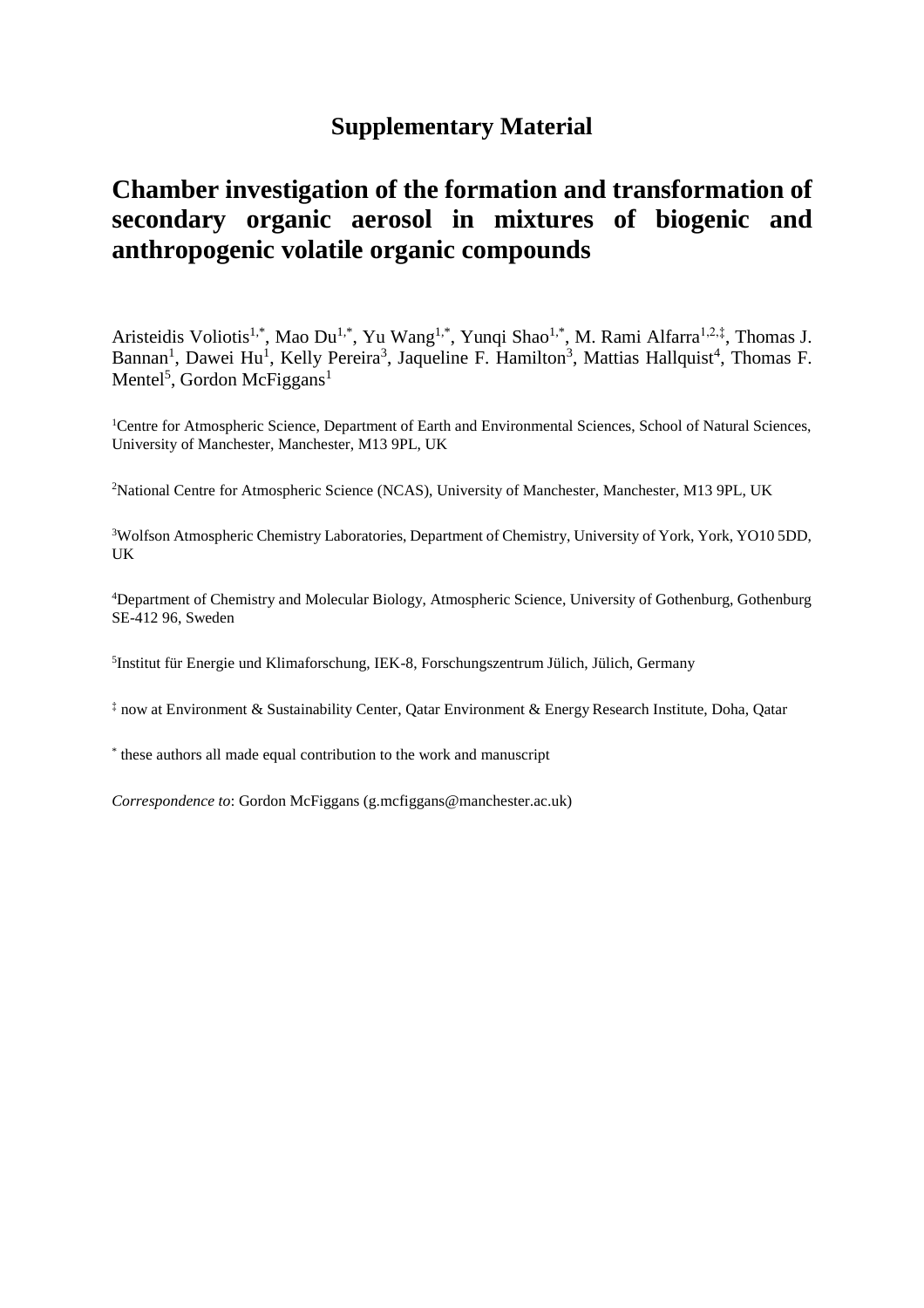

Figure S1: NO<sub>2</sub>, NO and O<sub>3</sub> time series in all single and mixed VOC systems (example representative experiments)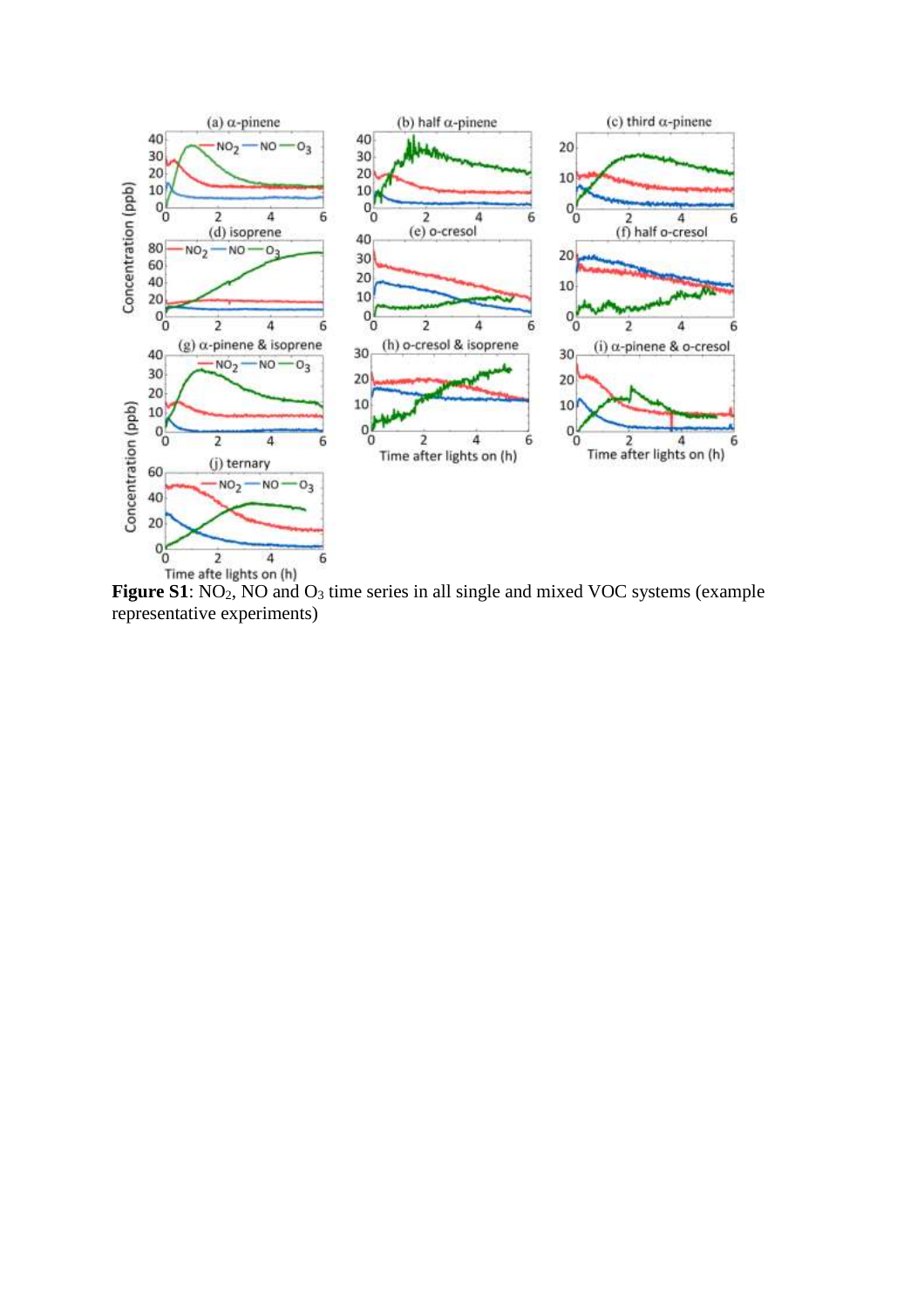

**Figure S2**: Leighton ratios in all systems and  $O_3$  concentrations in all *o*-cresol containing systems. (a) Leighton ratio in all non-*o*-cresol containing systems, (b) Leighton ratio in all *o*cresol containing systems, (c)  $O_3$  concentrations calculated assuming PSS in the  $o$ -cresol containing systems, (d) measured  $O_3$  concentrations from  $O_3$  analyser in all  $o$ -cresol containing systems, (e) corrected O<sup>3</sup> concentrations based on CIMS *o*-cresol signal in all *o*-cresol containing systems.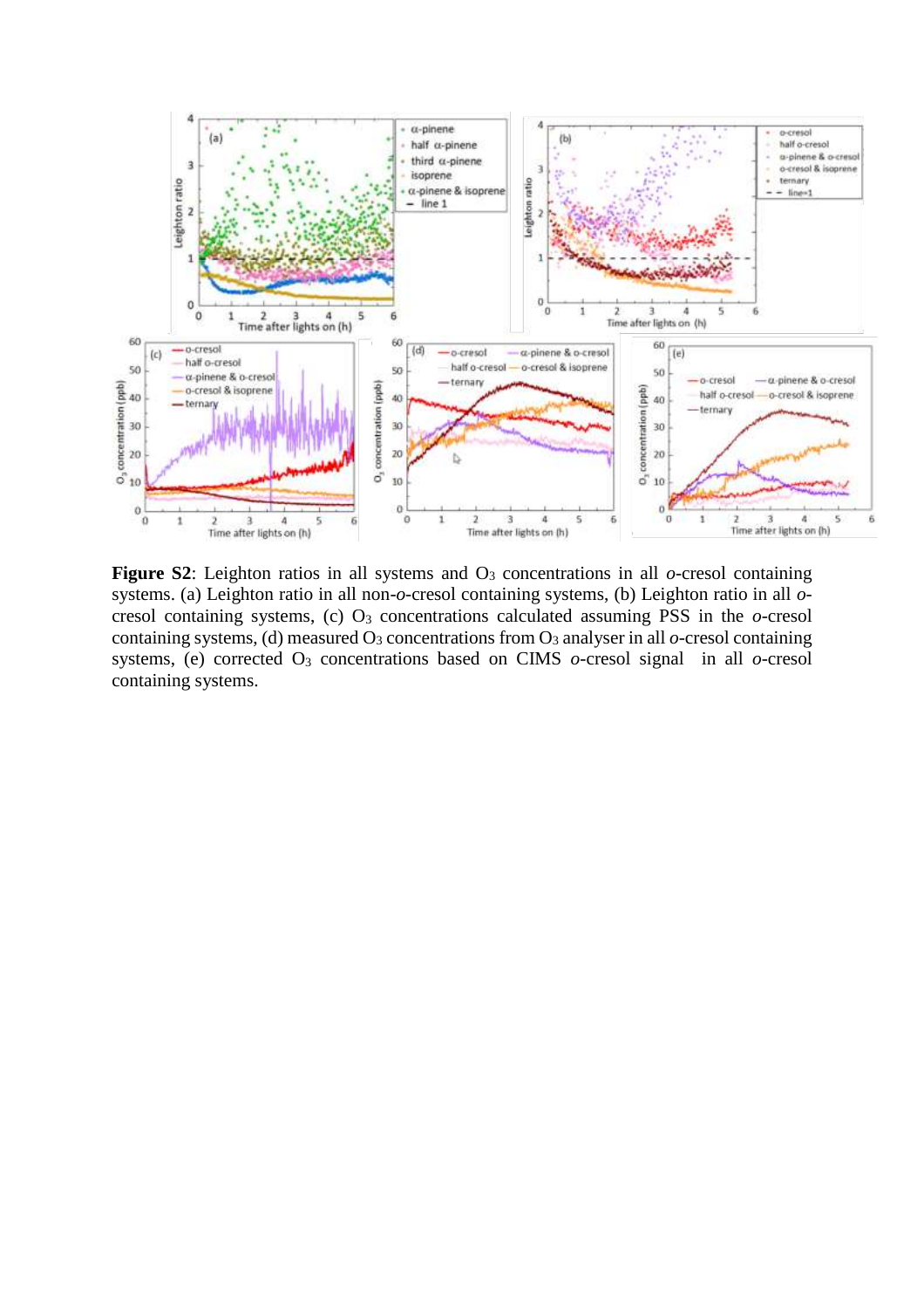

**Figure S3**: Total particle wall loss corrected particle component mass ratios in each system showing inorganic and organic component evolution. Panel a) shows the increase in SOA:inorg and b) shows the decrease in  $SO_4^2$ :  $NO_3$ , throughout the experiment in each system coloured consistently with Figure 2 and 3. Note that  $NH_4$ <sup>+</sup> was found to ion balance the sum of  $NO_3$ <sup>-</sup>  $:SO_4^2$  in all experiments within measurement uncertainty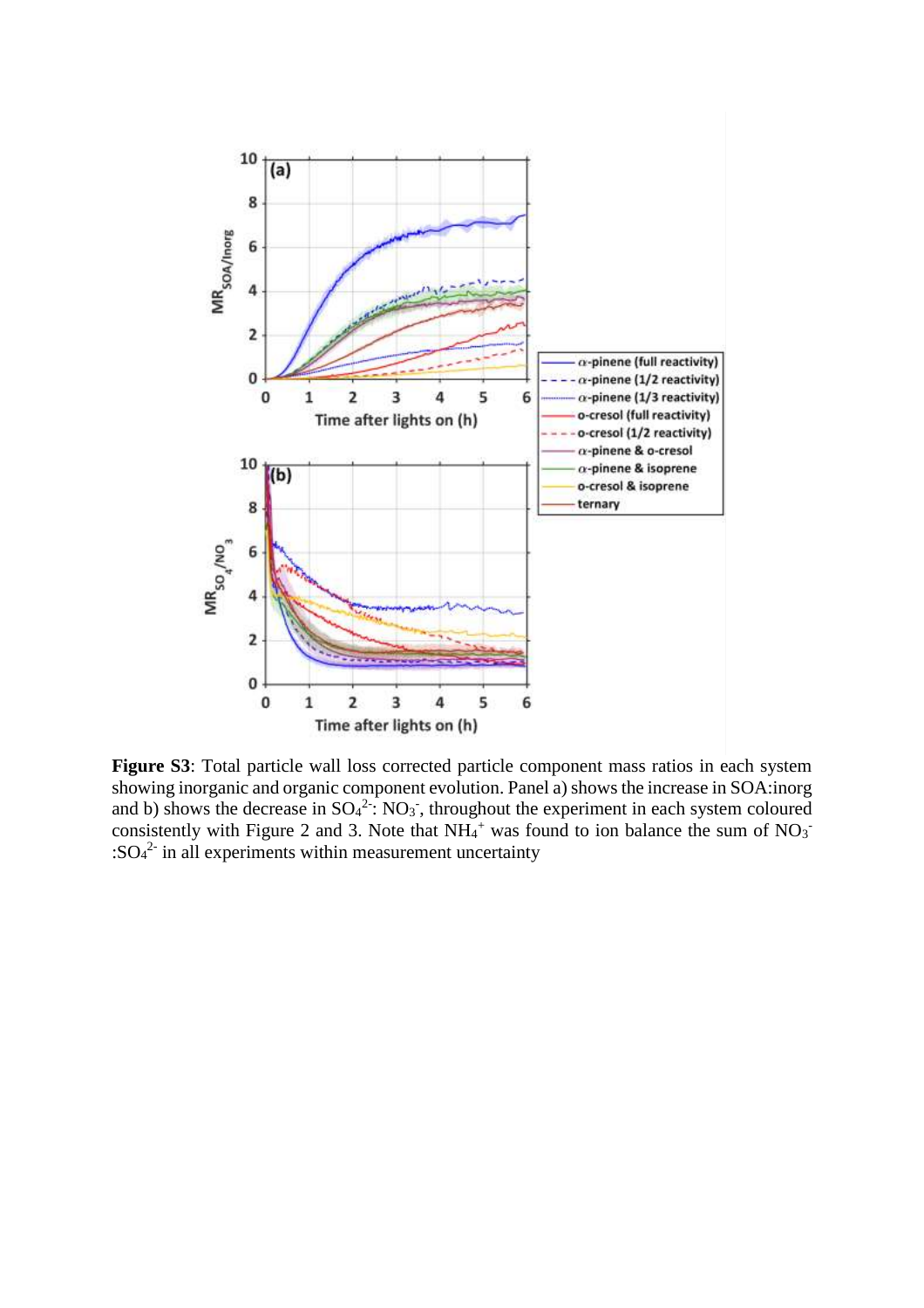

**Figure S4**: SOA particle mass yield as a function of total absorptive mass, including the remaining inorganic seed mass, in the single precursor  $\Box$ -pinene and  $o$ -cresol experiments at all initial concentrations. Error bars represent the propagated uncertainties in all measurements and in the particle wall loss corrections applied.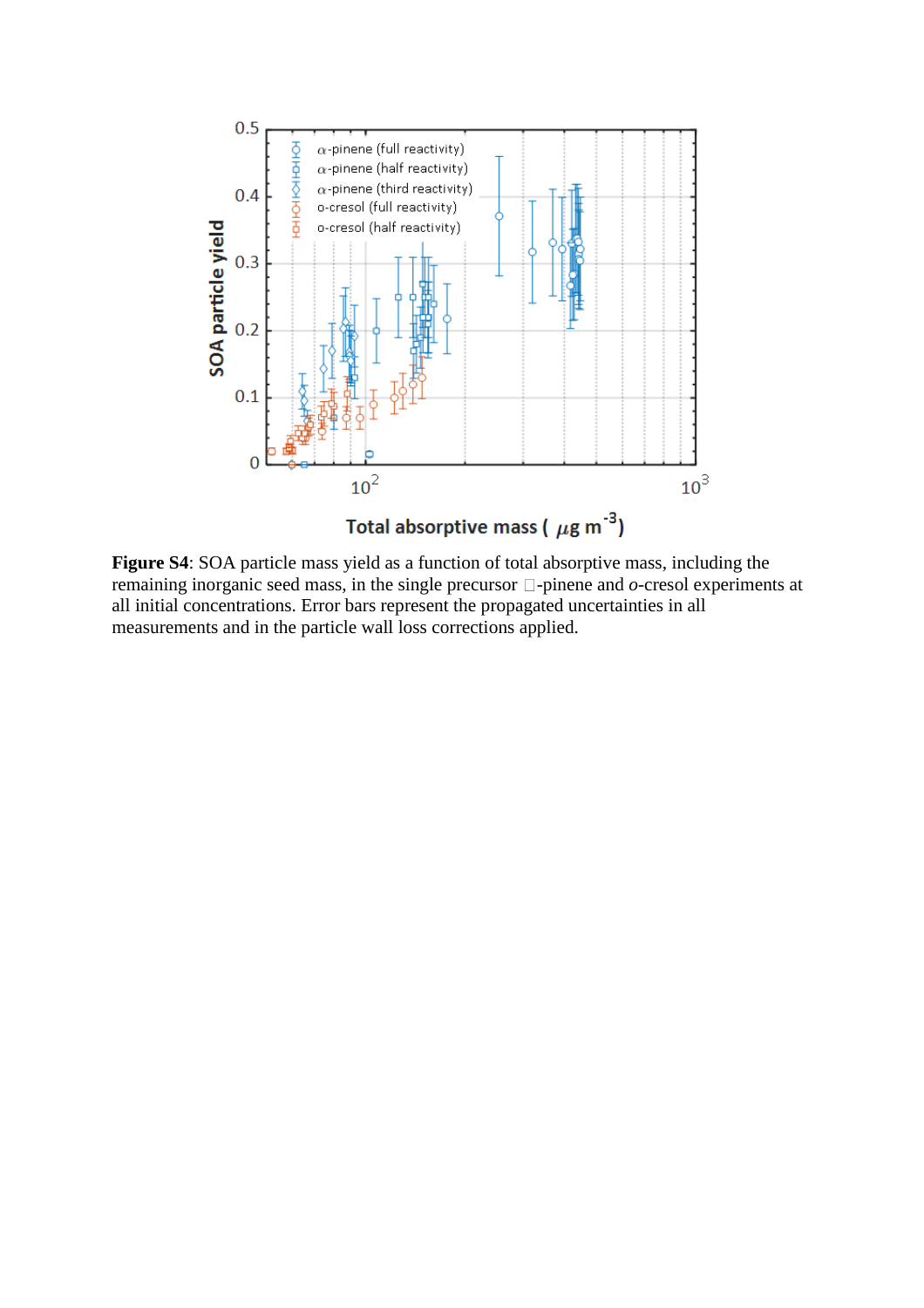

**Figure S5**: Expanded plot of yield data for the o-cresol / isoprene mixture (with 2-product yield curves o-cresol single VOC experiment). Yields "predicted" from the linear combination of yields from the individual VOC experiment using equation 4 are shown for the mixture.